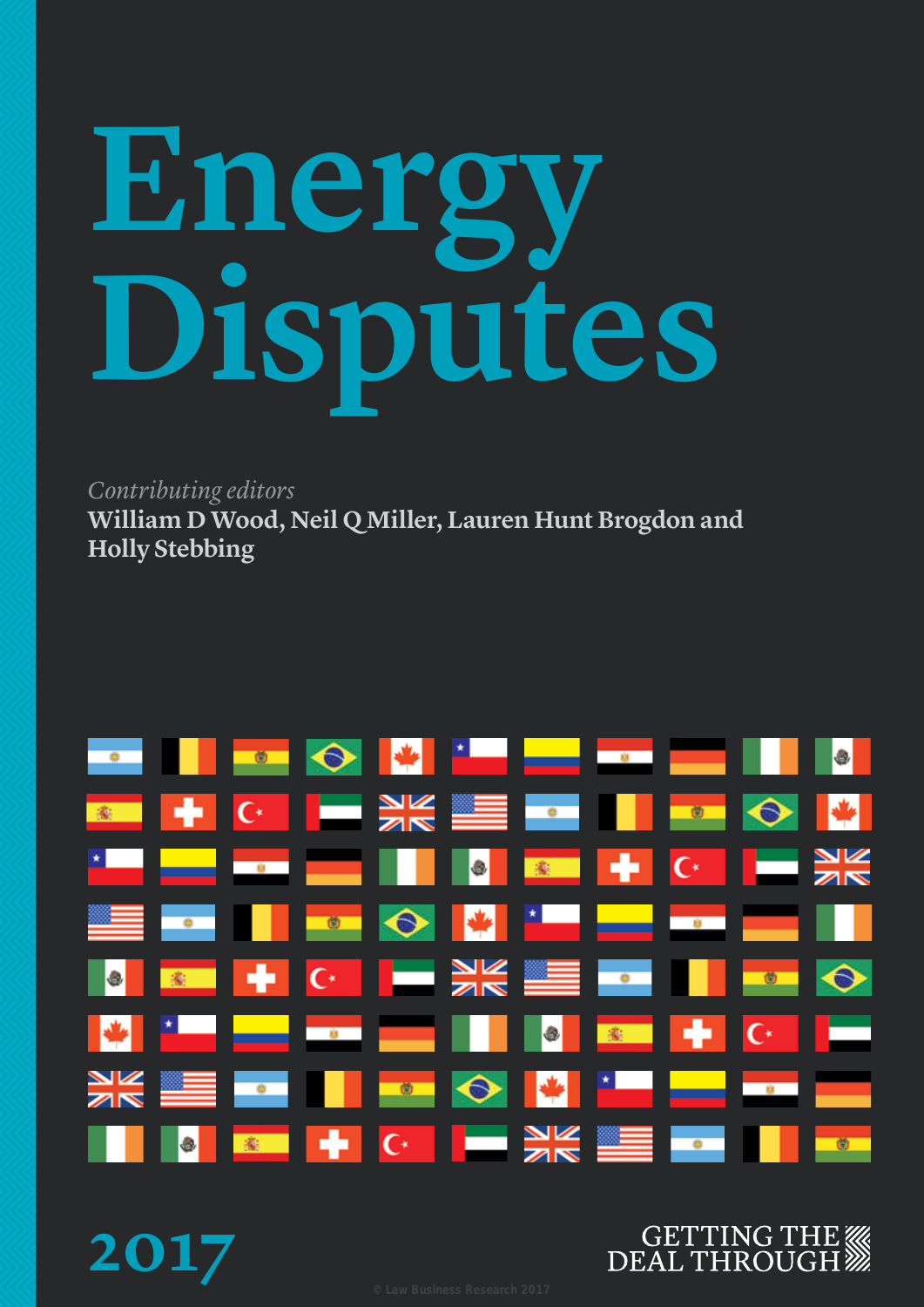# GETTING THE WE DEAL THROUGH

# **Energy Disputes 2017**

*Contributing editors* **William D Wood, Neil Q Miller, Lauren Hunt Brogdon and Holly Stebbing Norton Rose Fulbright**

Publisher Gideon Roberton gideon.roberton@lbresearch.com

Subscriptions Sophie Pallier subscriptions@gettingthedealthrough.com

Senior business development managers Alan Lee alan.lee@gettingthedealthrough.com

Adam Sargent adam.sargent@gettingthedealthrough.com

Dan White dan.white@gettingthedealthrough.com



Published by Law Business Research Ltd 87 Lancaster Road London, W11 1QQ, UK Tel: +44 20 3708 4199 Fax: +44 20 7229 6910

© Law Business Research Ltd 2017 No photocopying without a CLA licence. First published 2016 Second edition ISSN 2397-737X

The information provided in this publication is general and may not apply in a specific situation. Legal advice should always be sought before taking any legal action based on the information provided. This information is not intended to create, nor does receipt of it constitute, a lawyer–client relationship. The publishers and authors accept no responsibility for any acts or omissions contained herein. The information provided was verified between January and February 2017. Be advised that this is a developing area.

Printed and distributed by Encompass Print Solutions Tel: 0844 2480 112



© Law Business Research 2017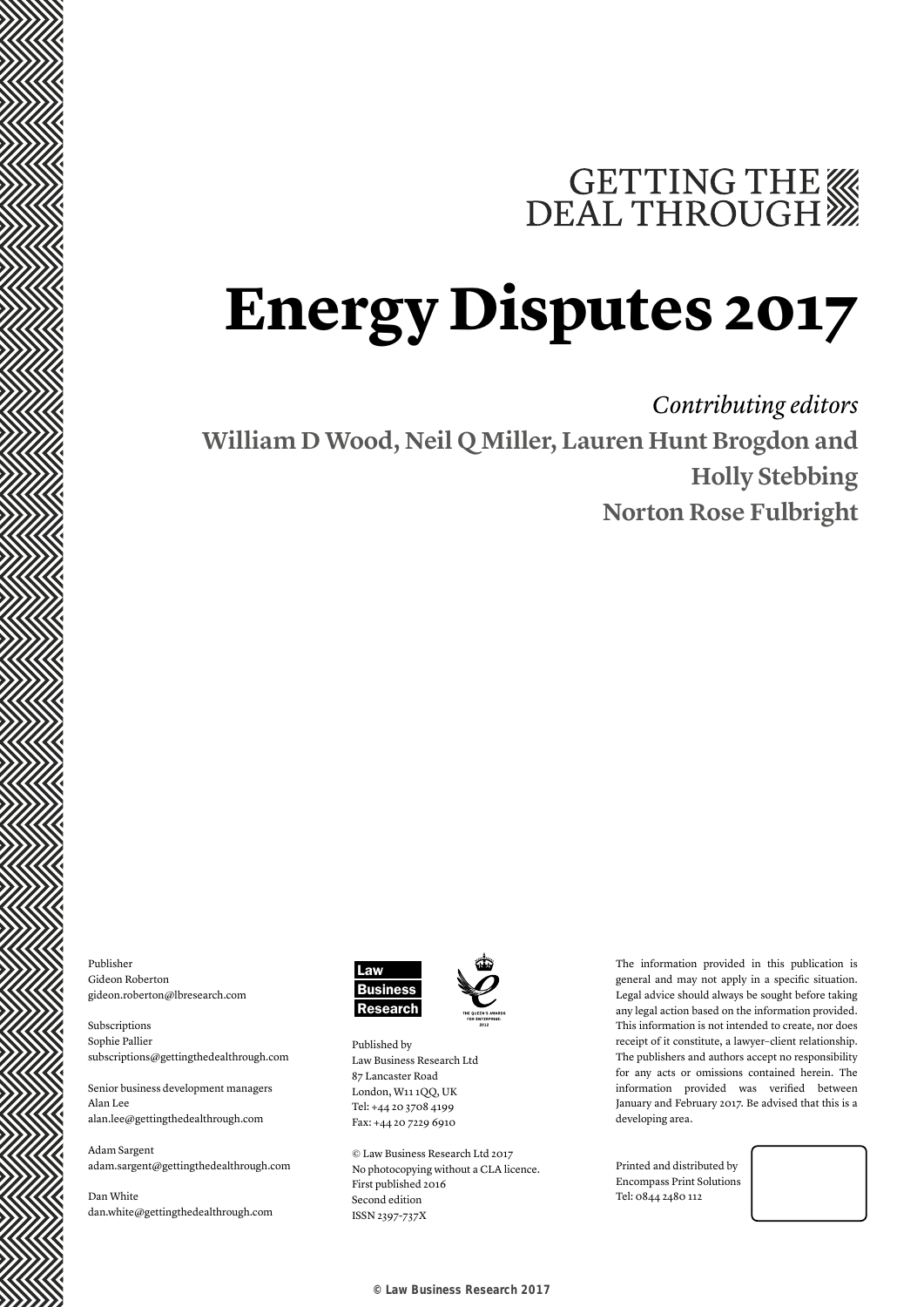### **CONTENTS**

| <b>Introduction</b>                                                                               | 5  | Germany                                                                                  | 55 |
|---------------------------------------------------------------------------------------------------|----|------------------------------------------------------------------------------------------|----|
| William D Wood, Neil Q Miller, Lauren Hunt Brogdon<br>and Holly Stebbing<br>Norton Rose Fulbright |    | Markus Burianski and Thomas Burmeister<br>White & Case LLP                               |    |
|                                                                                                   |    | Ireland                                                                                  | 60 |
| Argentina                                                                                         | 7  | <b>Garret Farrelly and Nicola Dunleavy</b>                                               |    |
| Luis Erize<br>Abeledo Gottheil Abogados                                                           |    | Matheson                                                                                 |    |
|                                                                                                   |    | Mexico                                                                                   | 67 |
| <b>Belgium</b><br>Xavier Taton and Lothar Van Driessche<br>Linklaters LLP                         | 17 | Enrique González Calvillo and Diana Pineda Esteban<br>González Calvillo, SC              |    |
|                                                                                                   |    | Spain                                                                                    | 72 |
| Bolivia                                                                                           | 22 | Carlos Vázquez Cobos and Luis Gil Bueno                                                  |    |
| <b>Enrique Barrios and Alejandra Guevara</b><br>Guevara & Gutierrez                               |    | Gómez-Acebo & Pombo Abogados, SLP                                                        |    |
|                                                                                                   |    | Switzerland                                                                              | 77 |
| <b>Brazil</b><br><b>Rodrigo Fux</b><br>Fux Advogados                                              | 26 | Sandra De Vito Bieri, Anton Vucurovic and Etienne Gard<br>Bratschi Wiederkehr & Buob Ltd |    |
|                                                                                                   |    | Turkey                                                                                   | 82 |
| Canada                                                                                            | 32 | Mesut Çakmak, Ayşe Eda Biçer and Erdem Başgül                                            |    |
| Randal Van de Mosselaer and KayLynn Litton<br>Norton Rose Fulbright Canada LLP                    |    | Çakmak Avukatlık Bürosu                                                                  |    |
|                                                                                                   |    | <b>United Arab Emirates</b>                                                              | 88 |
| Chile                                                                                             | 37 | Dyfan Owen and James MacDonald                                                           |    |
| Javier Carrasco and Juan Luis Castellón<br>Núñez, Muñoz y Cía Ltda Abogados                       |    | Ashurst LLP                                                                              |    |
|                                                                                                   |    | <b>United Kingdom</b>                                                                    | 93 |
| Colombia                                                                                          | 43 | Neil Q Miller and Holly Stebbing                                                         |    |
| Rafael José Rincón Ordoñez and Alberto Madero Rincón<br>Gómez - Pinzón Zuleta Abogados SAS        |    | Norton Rose Fulbright LLP                                                                |    |
|                                                                                                   |    | <b>United States</b>                                                                     | 99 |
| Egypt                                                                                             | 49 | William D Wood and Lauren Hunt Brogdon                                                   |    |
| Girgis Abd El-Shahid and César R Ternieden                                                        |    | Norton Rose Fulbright US LLP                                                             |    |

**Girgis Abd El-Shahid and César R Ternieden** Shahid Law Firm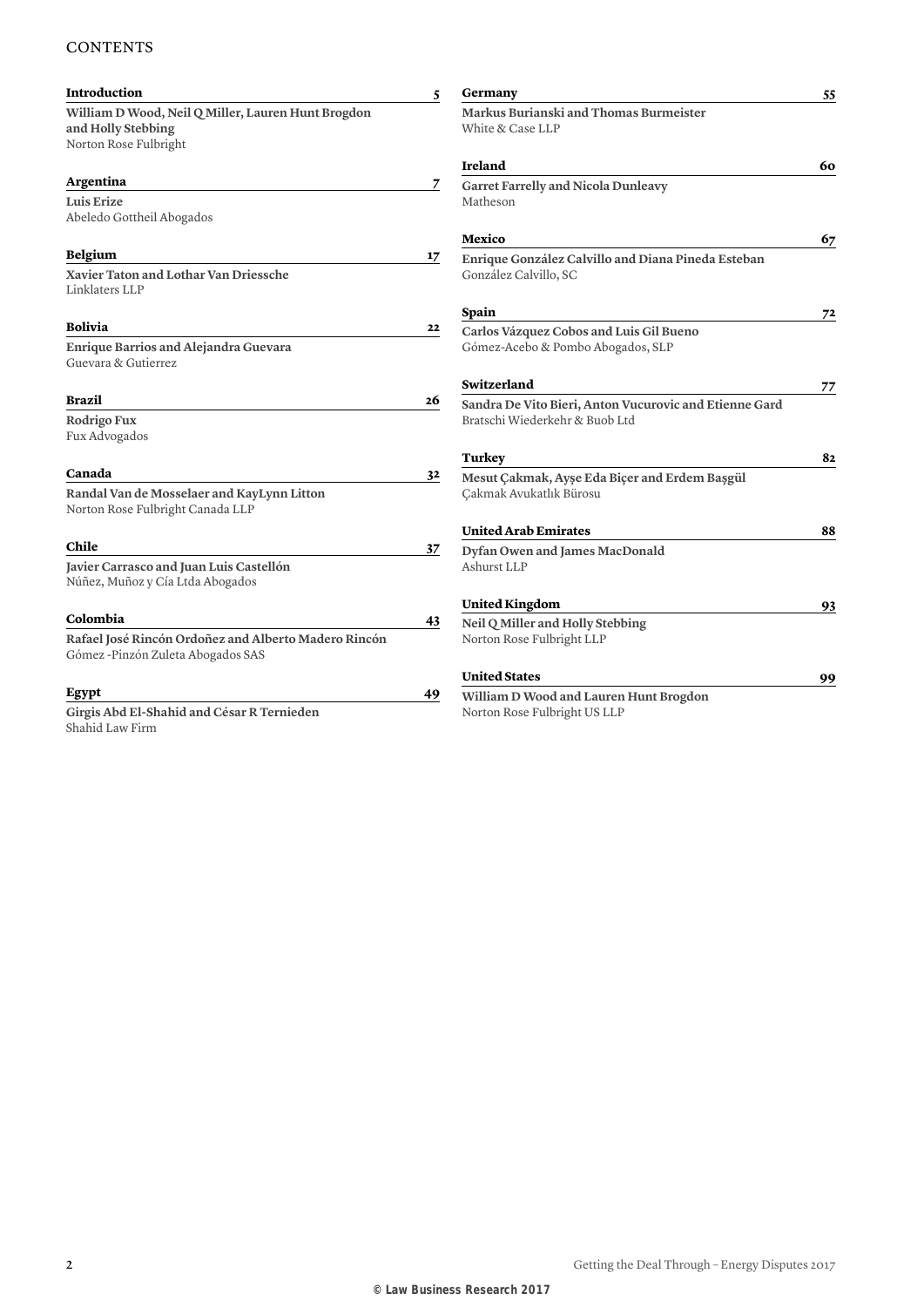# **Turkey**

### **Mesut Çakmak, Ayşe Eda Biçer and Erdem Başgül**

**Çakmak Avukatlık Bürosu**

#### **General**

#### **1 Describe the areas of energy development in the country.**

Turkey has experienced rapidly and steadily growing demand in the energy sector. Domestic resources currently only meet around 25 per cent of its energy needs, which adds to the country's import dependency. Turkey is trying to reduce this high level of dependency by promoting the use of indigenous sources such as lignite and renewable energy sources and nuclear energy.

Turkey has a large potential for renewable energy and aims to generate 30 per cent of its electricity need from renewables by 2023. A recent major development on this front is the legislation concerning the renewable energy resource areas (RERA), which came into force on 9 October 2016. In such pre-determined areas, the Ministry of Energy and Natural Resources (the MENR) conducts a RERA connection capacity allocation tender and the winning bidder develops the RERA in collaboration with the MENR. The first RERA tender was announced for the Karapınar I Project on 20 October 2016, which involves the construction of a solar power plant with an installed capacity of 1,000MW.

Turkey also aims to establish its own nuclear power capacity in order to diversify the electricity mix of the country. While Akkuyu Nuclear Power Plant is currently under construction, negotiations and preparations regarding two further power plants located in Sinop and İğneada are ongoing. Turkey's goal is to establish a nuclear capacity on the basis of two nuclear power plants in Mersin/Akkuyu and Sinop that would account for 10 per cent of the country's electricity supply by 2023.

In addition, the government has recently made efforts to incentivise domestic coal. With an amendment made on 4 June 2016 to the Electricity Market Law No. 6446 (the Electricity Market Law), TETAŞ, the state-owned electricity wholesale company, has been empowered to hold tenders for the procurement of electric power primarily from domestic coal-fired power plants in case of shortages in the electric power required to meet the supply obligations of TETAŞ. Further, a Council of Ministers Decree dated 2 August 2016 introduced an additional financial obligation of US\$15 per tonne for coal imports to be used in power plants to encourage projects on local coal reserves.

#### **2 Describe the government's role in the ownership and development of energy resources. Outline the current energy policy.**

Pursuant to article 168 of the Constitution of the Republic of Turkey, the state is the owner of all energy resources and has the right to explore, exploit, research and operate them. The state may transfer such right to private individuals and entities for a temporary period of time through licences or agreements.

There are certain laws regarding the transfer of the exploration, exploitation, research and operation rights for oil, gas and other hydrocarbons and renewable energy sources and, in practice, the government issues various licences and signs agreements for the transfer of these rights.

State-owned companies play an important role in the development of energy resources in Turkey. The Turkish Petroleum Corporation (TPAO) has a dominant role in onshore and offshore exploration and exploitation activities. The total domestic production of crude oil was 18 million barrels in 2015, of which approximately 55 per cent was produced by TPAO; and the total domestic production of gas was 339 million cubic metres in 2015, of which approximately 51 per cent was produced by TPAO while the rest was produced by private entities ('Crude oil and natural gas sector report', May 2016, TPAO).

#### **Commercial/civil law – substantive**

#### **3 Describe any industry-standard form contracts used in the energy sector in your jurisdiction.**

Form agreements are generally used in making contracts with public entities having regulatory duties or powers. Prominent examples of such agreements in the electricity market are as follows:

- EPİAŞ (the electricity market operator): market participation agreement, intraday and day ahead market participation agreements (note that the agreements related to assignment of the EPİAŞ receivables are also made on the basis of a standard form agreement);
- TEİAŞ (the state-owned transmission operator): connection agreement, system usage agreement; and
- Takasbank (the central settlement bank): participation agreement.

In addition, some state entities use form agreements in their affairs. For instance BOTAŞ, the state-owned natural gas utility, uses a form interruptible gas supply contract in some cases.

It should be noted that the government does not use form agreements for the transfer of energy resource exploration or operation rights. The transfer of such rights are carried out through licensing, concession agreements, privatisation or private law agreements depending on the type of resources and the right to be transferred.

#### **4 What rules govern contractual interpretation in (nonconsumer) contracts in general? Do these rules apply to energy contracts?**

Contractual interpretation rules are generally regulated under article 19 of the Turkish Code of Obligations No. 6098 (Turkish Code of Obligations), which provides that the contracts must be interpreted according to the real and mutual intention of the parties. In addition, several contractual interpretation rules have been developed by legal literature and court precedents such as the following:

- interpretation to the advantage of the party undertaking an obligation should be preferred;
- interpretation to the disadvantage of the party who prepared the contract should be preferred;
- wishes and intentions of the parties at the time of the contract should be considered;
- the relevant provision should be examined alongside the rest of the provisions in the contract;
- provisions excluding rights should be interpreted strictly;
- the contract should be interpreted according to the meaning that a reasonable and honest person would give to it in the circumstances; and
- interpretation that does not comply with a provision of a law, as a substitute legal source, should not be favoured.

These rules apply in both administrative law and private law contracts, including those signed within the energy sectors.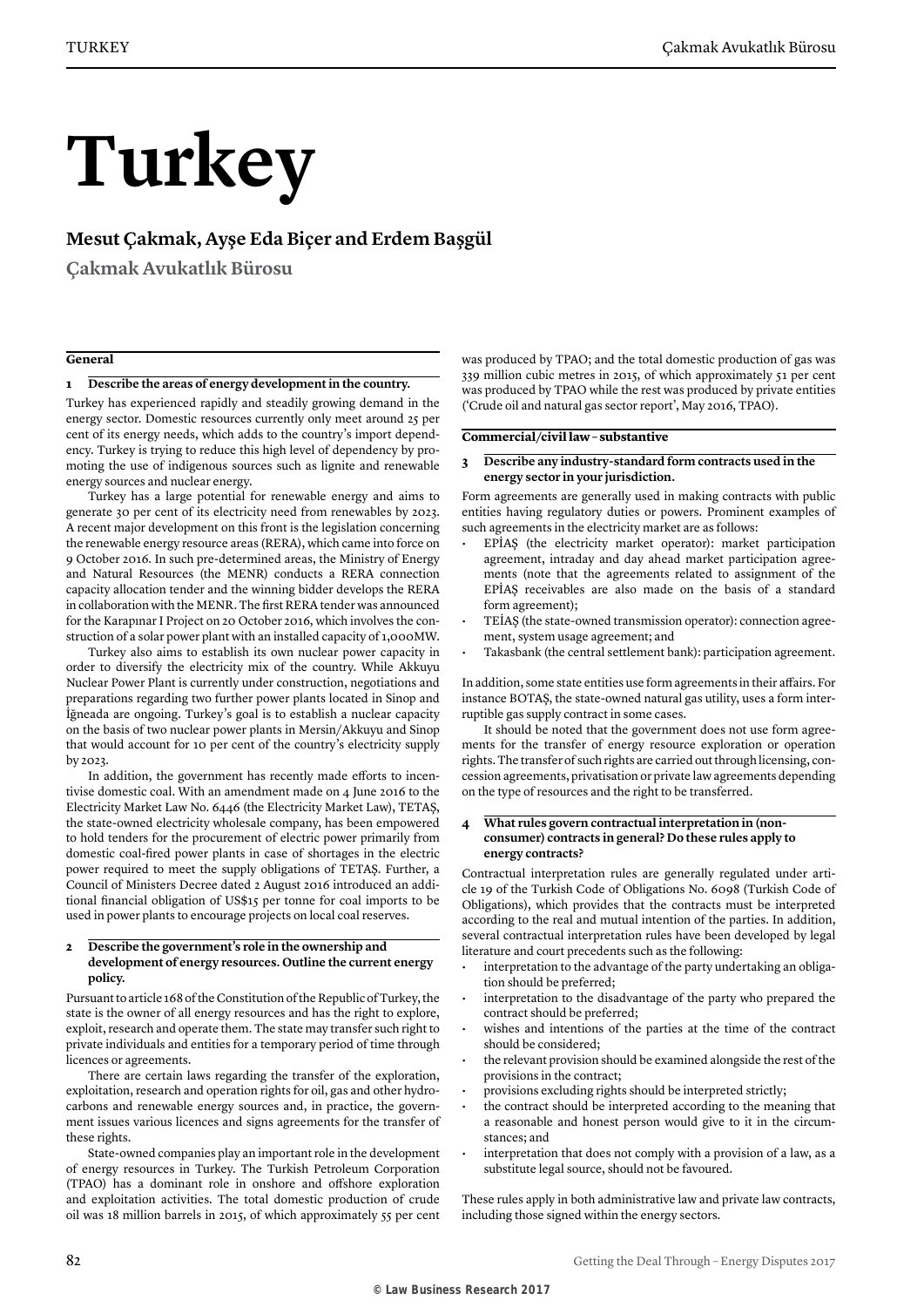Article 18 of the Turkish Commercial Code No. 6102 defines the principles of prudent merchant in general, according to which every merchant is required to act as a prudent businessman in all of its commercial activities. This is an objective standard (ie, every merchant is expected to show the care that would be expected from any cautious and visionary merchant operating in the same field of business). Note particularly that electricity and natural gas market legislation specifically stipulate that such market players have a duty to act as a reasonable and prudent operator in their respective activities.

In addition, article 2 of the Turkish Civil Code No. 4721 (the Turkish Civil Code) sets forth the rule on the (objective) good faith principle. Although this article does not provide a definition of the principle, it sets out the boundaries surrounding the exercise and performance of all rights and obligations by stipulating that every person is bound to exercise his or her rights and fulfil his or her obligations according to this good faith principle. Therefore, rights and obligations must be exercised or performed in a way that an honest, trustworthy and reasonable person, who acts in accordance with the trust of the other party, would have exercised or performed such rights or obligations under similar circumstances. In this regard, good faith constitutes a set of rules that is generally recognised and expected from every person, as it is presumed that such rules satisfy the needs of social and business life. In addition, good faith principle forbids manifest abuse of rights. Although rights contain interests that are protected and can be enforced by law, if exercise of a right amounts to a manifest abuse of such right, the right holder cannot be entitled to the benefit that it expected to achieve by way of exercise of its right in a manner that is contrary to the good faith principle. Legal scholars and judicial precedents acknowledge certain exercises of rights as manifest abuse of a right including but not limited to where such exercise will result in illegitimate benefits or hindrance of other parties' interests.

Finally, article 115 of the Turkish Code of Obligations provides that any agreement made in advance purporting to exclude or limit liability for fraud, wilful misconduct or gross negligence is void. See question 8 for details of this provision.

#### **6 Are concepts of force majeure, commercial impracticability or frustration, or other concepts that would excuse performance during periods of commodity price or supply volatility recognised in your jurisdiction?**

In the Turkish legal framework, 'pacta sunt servanda' or the rule of 'obligations shall be honoured' constitutes the main principle of Turkish contract law, pursuant to article 2 of the Turkish Code of Obligations. However, the concept of 'rebus sic stantibus' acts as the exception to this principle. If the terms of the contract do not align with the parties' will, because of unexpected circumstances, the imprévision theory comes into force. This principle has found itself a formal scope of application in Turkish law, as the concept was introduced in article 138 of the Turkish Code of Obligations. The principle can be explained as the 'collapse of the underlying basis of the transaction', which leads to either adaptation of the contract by the court — to the extent of the parties' will — or eventually termination of the contract. This principle is applicable to contracts signed in the energy sectors as well.

The concept of force majeure is also recognised under Turkish law, but is not clearly defined in legislation in general. However, as an exception, energy legislation defines force majeure events. According to licensing regulations of electricity, natural gas and petrol markets, for an event to be acknowledged as force majeure, such event must impede the affected party's performance of its obligations under the relevant legislation and be unavoidable, inevitable and unforeseeable even if the affected party has exercised due care and diligence and has taken all precautions.

The Electricity Market Licensing Regulation provides certain examples of force majeure events which include natural disaster, epidemic, war, public uprising, acts of terrorism, sabotage, strike and lockout. Upon the licence holder's application in writing to Energy Market Regulatory Authority (EMRA) indicating the starting date and extent of the force majeure event, its effects to its obligations under the legislation, and if possible, its cure period, EMRA may decide the postponement or suspension of the licence holder's obligations to the extent these are affected from the force majeure event. Further, where it is foreseen that performance of such obligations is not possible, other than transmission and distribution activities in natural gas and electricity markets, EMRA may decide that such obligations will not be applicable to such licence holder.

#### **7 What are the rules on claims of nuisance to obstruct energy development? May operators be subject to nuisance and negligence claims from third parties?**

Under Turkish law third parties with a legitimate interest can make nuisance and negligence claims mainly through filing compensation lawsuits before civil courts or filing cancellation lawsuits against relevant administrative acts (such as permits or licences) before administrative courts. The initiation of a lawsuit alone does not provide a justification to prevent the development of an energy project. In order for a lawsuit to adversely affect a project, the court must have either rendered an injunction relief decision suspending the implementation of the relevant administrative act, or cancelled it; and the relevant administrative act must be one of the critical acts in the absence of which the project cannot continue.

#### **8 How may parties limit remedies by agreement?**

In accordance with articles 26 and 27 of the Turkish Code of Obligations, parties may limit remedies by agreement in light of the freedom of contract principle, provided that such limitation does not violate compulsory provisions of law, ethics, public policy and personal rights. However, it should also be noted that any agreement made in advance purporting to exclude or limit liability for fraud or gross negligence is void according to article 115 of the Turkish Code of Obligations. Pursuant to article 116 of the Turkish Code of Obligations, liability arising from the gross negligence or intentional misconduct can be limited either partially or entirely. Pursuant to articles 115 and 116, services that are performed under authorisation from a relevant authority and requiring special skills, limitation of liability arising from either slight or gross negligence or intentional misconduct on the part of the party itself or its agents shall be null and void. Additionally, any limitation of liability arising from the operation of dangerous businesses (as set forth in article 71 of the Turkish Code of Obligations) may not be enforceable.

#### **9 Is strict liability applicable for damage resulting from any activities in the energy sector?**

There are two main strict liabilities under Turkish law that may be applicable in the energy sector: the employer's strict liability, which is regulated under article 66 of the Turkish Code of Obligations, and the strict liability of the construction owner, which is regulated under article 69 of the Turkish Code of Obligations. The employer can avoid liability by proving that he or she showed due care in the employment decision, inspection of the work, selection of the tools and organisation of the work, according to objective standards. The construction owner's strict liability cannot be eliminated; but the construction owner can seek recourse to the person who caused the damage. In addition, pursuant to article 71 of the Turkish Code of Obligations, both the owner and operator are severally responsible for liabilities arising from dangerous businesses, including certain energy projects.

Turkey is a party to the Paris Convention on Third Party Liability in the Field of Nuclear Energy dated 29 July 1960, and therefore its provisions would be applicable regarding the liability of nuclear power plant operators in Turkey.

#### **Commercial/civil law – procedural**

#### **10 How do courts in your jurisdiction resolve competing clauses in multiple contracts relating to a single transaction, lease, licence or concession, with respect to choice of forum, choice of law or mode of dispute resolution?**

In certain project documents, as we see in major energy projects in practice, such competing clauses are governed pursuant to the 'coordination of disputes protocols' whereby the parties clarify the application of competing clauses such as choice of forum, choice of law or mode of dispute resolution. This protocol includes, among others, provisions in the form of guidance to the parties as to how to coordinate initiation of disputes that may relate to multiple parties and contracts. Here, the relevant judge or arbitrator is expected to determine his or her own jurisdiction in respect of the relevant project agreement before him or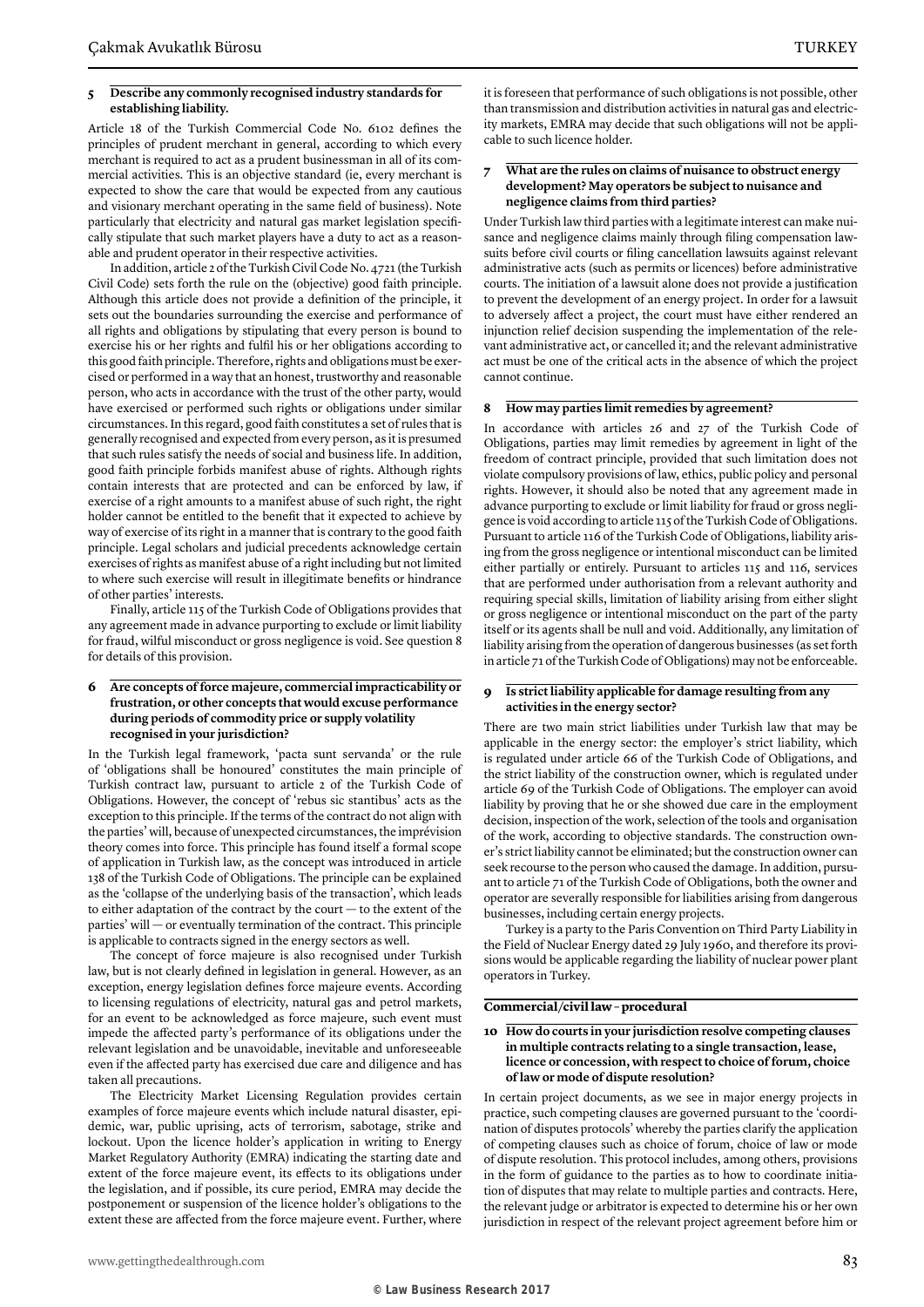her (and thus the limits of his or her jurisdiction regarding the other project agreements) on the basis of the rules set out in such 'coordination of disputes protocol'. To the best of our knowledge, the validity and enforceability of such protocols have not yet been tested before the Turkish courts.

In the absence of such protocol, the specific provisions provided in each of the agreements would be separately applicable for disputes arising out of each relevant agreement or document. In such case, the expectation would be that the judge should look at the project agreements other than the project agreement before him or her to ascertain his or her limits of jurisdiction in respect of the other relevant project agreements. Although it may be more time consuming, this should mainly achieve the same result that is aimed at by way of a 'coordination of disputes protocol'.

#### **11 Are stepped and split dispute clauses common? Are they enforceable under the law of your jurisdiction?**

Stepped dispute clauses are permissible under Turkish law and common in practice in the Turkish energy market. Although there is no specific provision in the legislation dealing with such clauses, the parties can provide a stepped dispute clause in their contracts due to the freedom of contract principle of Turkish law. Stepped clauses are commonly used in the contracts to allow a claim to be resolved in the fastest and most cost-effective way. Typically, stepped clauses involve an internal resolution process through amicable settlement, followed by a stage of alternative dispute resolution such as the involvement of an expert; and the resolution by arbitration or court jurisdiction as the step of last resort.

In order for an arbitration clause or agreement to be valid under Turkish law, the parties' intention to submit disputes to arbitration must be clear and unconditional, and the jurisdiction of local courts must not have been provided as an alternative to arbitration. Split dispute clauses permitting parties to go to arbitration for some disputes and to courts for some others arising from the same contract may not be valid and enforceable under Turkish law if the distinction between these two categories of disputes are not sufficiently clear. This issue is not yet tested before Turkish courts. However, even if there is a distinction between the categories of disputes, given that a dispute may relate to both categories in practice, the validity and enforceability of split dispute clauses may be questionable as a matter of Turkish law.

#### **12 How is expert evidence used in your courts? What are the rules on engagement and use of experts?**

Under Turkish law, parties to a lawsuit can request the judges to appoint an expert, or the judges themselves may appoint experts to prepare a report on issues that require technical and specific knowledge outside the legal issues. Notwithstanding this clear definition, in practice Turkish courts commonly appointed experts in relation to legal issues alongside other issues and referred to such reports as legal ground for their decisions for the legal issues involved as well. In order to prevent such improper practice of expert evidence, the Experts Law No. 6754, which was published in the Official Gazette No. 29898 dated 24 November 2016, reiterated that only experts that have been registered with the experts' registry by documenting their expertise in an area outside of law can be appointed as experts by the courts.

Apart from such court-appointed experts, the parties to the lawsuit can also obtain opinions from experts and can submit their reports to the court as evidence. In accordance with article 282 of the Civil Procedural Law No. 6100, expert reports are accepted as discretionary evidence. In disputes involving energy matters, it is common in practice for courts to appoint experts and for the parties to obtain their own independent expert opinions as well.

#### **13 What interim and emergency relief may a court in your jurisdiction grant for energy disputes?**

There are no energy-specific interim and emergency relief provisions under Turkish law, and therefore the general provisions governing such relief and measures are also applicable for energy disputes. Interim relief is available both under Turkish administrative law and civil law. An injunction relief may be requested by any person with legitimate interest from administrative courts to suspend the implementation of an administrative act. The courts are required to render an injunction relief if both the following conditions are met: the administrative act is

clearly contrary to law, and an irreparable damage would occur if the implementation of the relevant administrative act is not suspended. A precautionary measure may be requested from civil courts either during a pending lawsuit or as an independent lawsuit. Precautionary measures may be granted by the courts if there is a risk that a delay may cause considerable damage, or any change in the existing conditions may obstruct or make impossible the usage of a right if the precautionary measure request is not accepted.

#### **14 What is the enforcement process for foreign judgments and foreign arbitral awards in energy disputes in your jurisdiction?**

There are no energy-specific enforcement rules under Turkish law, and therefore, the general enforcement rules are also applicable to energy disputes. Pursuant to the Turkish International Private Law and Procedural Law No. 5718 (the Turkish International Private Law and Procedural Law), for the enforcement of judgments rendered by foreign courts and finalised in accordance with the laws of the concerned states, an enforcement decision has to be given by a Turkish court. In order for a foreign judgment to be enforced in Turkey, the conditions stipulated under the Turkish International Private Law and Procedural Law must be met:

- there must exist reciprocity with the state in which the relevant judgment is given;
- the judgment must not be contrary to public policy rules of Turkey; and
- the right to defence of the parties must not have been violated during the trial process before the relevant foreign court.

The enforcement procedures of foreign arbitration awards will be subject to the Turkish International Private Law and Procedural Law and the Convention on the Recognition and Enforcement of Foreign Arbitral Awards, signed in New York in June 1958 (the New York Convention). It should be noted that in accordance with article 90 of the Turkish Constitution, international treaties such as the New York Convention have the same effect as a Turkish domestic law. Turkey has, however, declared the first reservation and limited the applicability of the New York Convention to awards made in other contracting states according to the principle of reciprocity. Therefore, the enforcement of an arbitral award in Turkey shall be subject to the New York Convention only if it is rendered in a state that is a party to the New York Convention. The New York Convention satisfied the reciprocity requirement with respect to all states that are party to it so that no further application of the reciprocity test is required for those states. The enforcement of foreign arbitration awards that are outside the scope of the New York Convention is subject to certain conditions under the Turkish International Private and Procedural Law, which are similar to the conditions for enforcement of foreign court judgments as explained above. In addition, in light of article 15 of the International Arbitration Law No. 4686 (the International Arbitration Law), arbitral awards can be challenged before the relevant first instance court. In such case, the court would examine the file from the point of the cancellation grounds provided in the International Arbitration Law, which are very similar to the enforcement conditions of the New York Convention.

#### **15 Are there any arbitration institutions that specifically administer energy disputes in your jurisdiction?**

There is no arbitration institution specific to the energy disputes in Turkey.

On a general note, Turkey is a party to the Energy Charter Treaty and foreign investors making an investment in Turkey may submit disputes to arbitration pursuant to this treaty.

#### **16 Is there any general preference for litigation over arbitration or vice versa in the energy sector in your jurisdiction?**

Arbitration is usually preferred to local courts in large-scale energy contracts. It is primarily chosen by the parties for the purposes of shortening the duration of the dispute resolution process, being able to submit the dispute to arbitrators who are qualified experts of the areas related to the specific dispute, and providing a relatively neutral dispute resolution process, especially in international transactions and within the scope of contracts signed with an administrative party.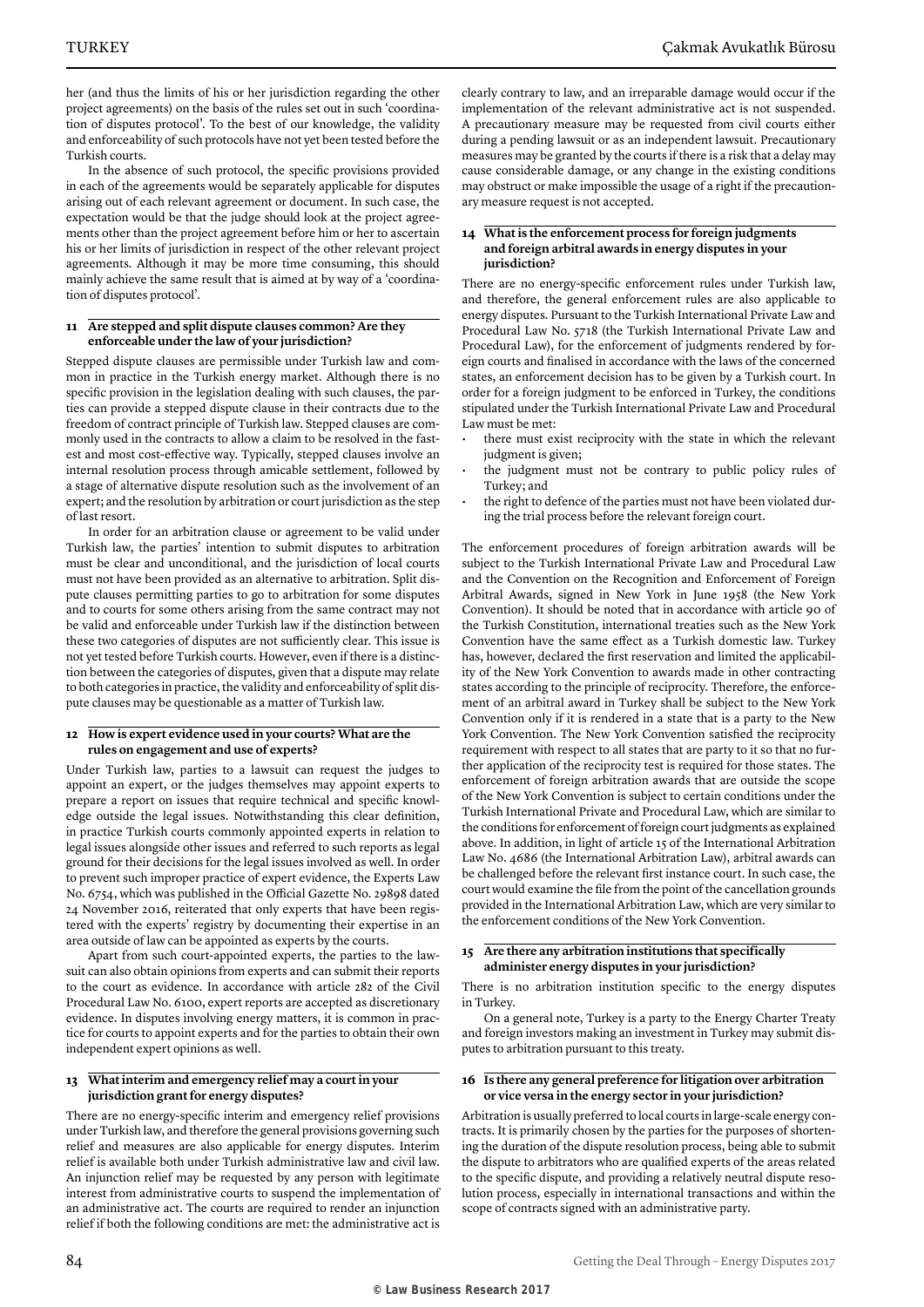#### **17 Are statements made in settlement discussions (including mediation) confidential, discoverable or without prejudice?**

Attorney's Act No. 1136 provides a settlement option under the supervision of attorneys who may invite parties of a dispute to settlement before filing a lawsuit or before the first hearing in the cases where a lawsuit is already filed. In case the counterparty accepts this invitation and the parties reach a settlement, settlement minutes must be signed by the attorneys and their clients. Such minutes will be in force of a final court judgment on the matter subject to the dispute.

The Law on Mediation for Civil Disputes No. 6325 offers mediation as an alternative option for dispute resolution. Pursuant to this law, confidentiality is one of the main principles, and the documents and information submitted during the mediation process, including but not limited to acknowledgement of any factual matters or claims, cannot be used as evidence before courts or arbitral tribunals. The only exceptions to this rule are any requirements by law to disclose these or the necessity of their disclosure for implementation of the settlement agreement. The individuals who violate the confidentiality rule under this Law and cause the relevant party to suffer any damage may be sentenced to prison for up to six months. The parties and mediators may sign a settlement agreement to set out the details of their agreement. The enforceability of such agreement requires an enforceability annotation to be received from the relevant court. The agreement will have the force of a court judgment after receiving such annotation. Therefore, the information stated under the settlement agreement may be required to be disclosed by the parties for enforcement purposes.

#### **18 Are there any data protection, trade secret or other privacy issues for the purposes of e-disclosure/e-discovery in a proceeding?**

The Turkish Parliament enacted in March 2016 the Law No. 6698 on Protection of Personal Data, which had been on its agenda since 2012 to establish a centralised data protection framework. In addition to this Law, there are various laws including provisions applicable to data protection and privacy such as some articles of the Constitution of the Republic of Turkey regarding the privacy of private life and freedom of communication, provision of the Turkish Criminal Code No. 5237 (the Turkish Criminal Code) regarding blocking and impairing the system, destroying or altering the data; and provision of the Turkish Civil Code regarding the protection of personality against violations.

In addition, Turkey is a party to the European Council Agreement on Cyber Crime, the United Nations Universal Declaration of Human Rights, and the Convention for the Protection of Human Rights and Fundamental Freedoms. Turkey has also signed and ratified the Convention for the Protection of Individuals with Regard to Automatic Processing of Personal Data (Convention No. 108).

#### **19 What are the rules in your jurisdiction regarding attorney– client privilege and work product privileges?**

In accordance with the Attorney's Act, attorneys are obliged not to disclose any information acquired from or in respect of their clients as a consequence of their representation without the client's permission. Furthermore, attorneys have the right to avoid testifying regarding any information acquired as a consequence of the representation of any client even if the client permits the testifying.

Turkish law does not provide specific provisions regarding the nature of work products of attorneys or whom such products belong to. In the absence of specific provisions, these work products should be assessed within the context of the general intellectual property legislation. Furthermore, parties can set forth additional contractual obligations regarding the work product privileges.

#### **20 Must some energy disputes, as a matter of jurisdiction, first be heard before an administrative agency?**

There is no specific administrative review for energy disputes required to be initiated before filing a lawsuit.

However, the applicable legislation provides an option to apply to the EMRA for the settlement of certain disputes. For example, in accordance with the Electricity Market Licensing Regulation, distribution and transmission licence holders can apply to EMRA for resolution of disputes arising from connection and system usage agreements.

Additionally, as a general rule in Turkish administrative review procedure, plaintiffs can first apply to the administrative authority ranking higher to the one that has rendered the subject administrative act (or to the administrative authority rendering the subject administrative act if there is no higher ranking authority) for annulment, cancellation, revision or re-issuance of the respective act before filing of a lawsuit for the same.

#### **Regulatory**

**21 Identify the principal agencies that regulate the energy sector and briefly describe their general jurisdiction.**

Administrative authorities regulating the energy sectors in Turkey are as follows:

- EMRA is an independent regulatory authority responsible for the regulation and supervision of the oil and gas markets (ie, midstream and downstream segments) and the electricity market.
- MENR determines and implements national energy policy objectives. In addition, it ensures coordination between related public bodies and private entities; and supervises all exploration, development, production and distribution activities in respect of energy and natural resources.
- The General Directorate of Petroleum Affairs evaluates applications and issues licences for exploration, extraction and operation of oil and gas sources and grants licences for these activities.
- The General Directorate of Mining Affairs evaluates applications and issues licences for exploration and operation of mines.
- The Turkish Atomic Energy Authority is responsible for regulation, supervision and guidance regarding the areas concerned with atomic energy together with EMRA.

#### **22 Do new entrants to the market have rights to access infrastructure? If so, may the regulator intervene to facilitate access?**

Both the Electricity Market Law and the Natural Gas Market Law No. 4646 require distribution and transmission network operators to provide access to the network on the same terms and conditions to all system users without discrimination, other than the incentives provided for the renewable energy facilities explained below. Similarly, under the Oil Market Law No. 5015, licensed storage and transmission companies must carry out all storage and transmission requests, save for capacity limitations, without discrimination among applicants. Furthermore the owners of oil refineries are obliged to provide all distribution companies requesting to purchase oil from them with at least the same conditions they provide to their own distribution companies.

Without prejudice to the generality of the above, certain priorities are provided for facilities based on renewable energy resources. The Electricity Market Licensing Regulation requires both TEİAŞ (as the operator of the transmission network) and the distribution licence holders to give priority to those facilities generating electricity from renewable energy resources in terms of their connection to the transmission or distribution systems.

EMRA may intervene in the case of a breach of these requirements by TEİAŞ or distribution companies, and impose administrative fines and other sanctions to ensure fair access of all market players to the transmission and distribution networks.

#### **23 What is the mechanism for judicial review of decisions relating to the sector taken by administrative agencies and other public bodies? Are non-judicial procedures to challenge the decisions of the energy regulator available?**

Decisions and actions of all regulatory authorities can be challenged before administrative courts pursuant to Administrative Procedure Law No. 2577. Furthermore, pursuant to the Ombudsman Law No. 6328, claims regarding administrative decisions and actions can be submitted to the Ombudsman Authority for resolution as well. The decisions of the Ombudsman Authority are not binding on the administration or courts; however, in practice, the administration tends to comply with them considering the fact that the courts are also likely to comply with them in the case of a cancellation lawsuit filed against the same administrative act.

As explained above, it is also possible for the plaintiff to apply first to the administrative authority that ranks higher than the one that has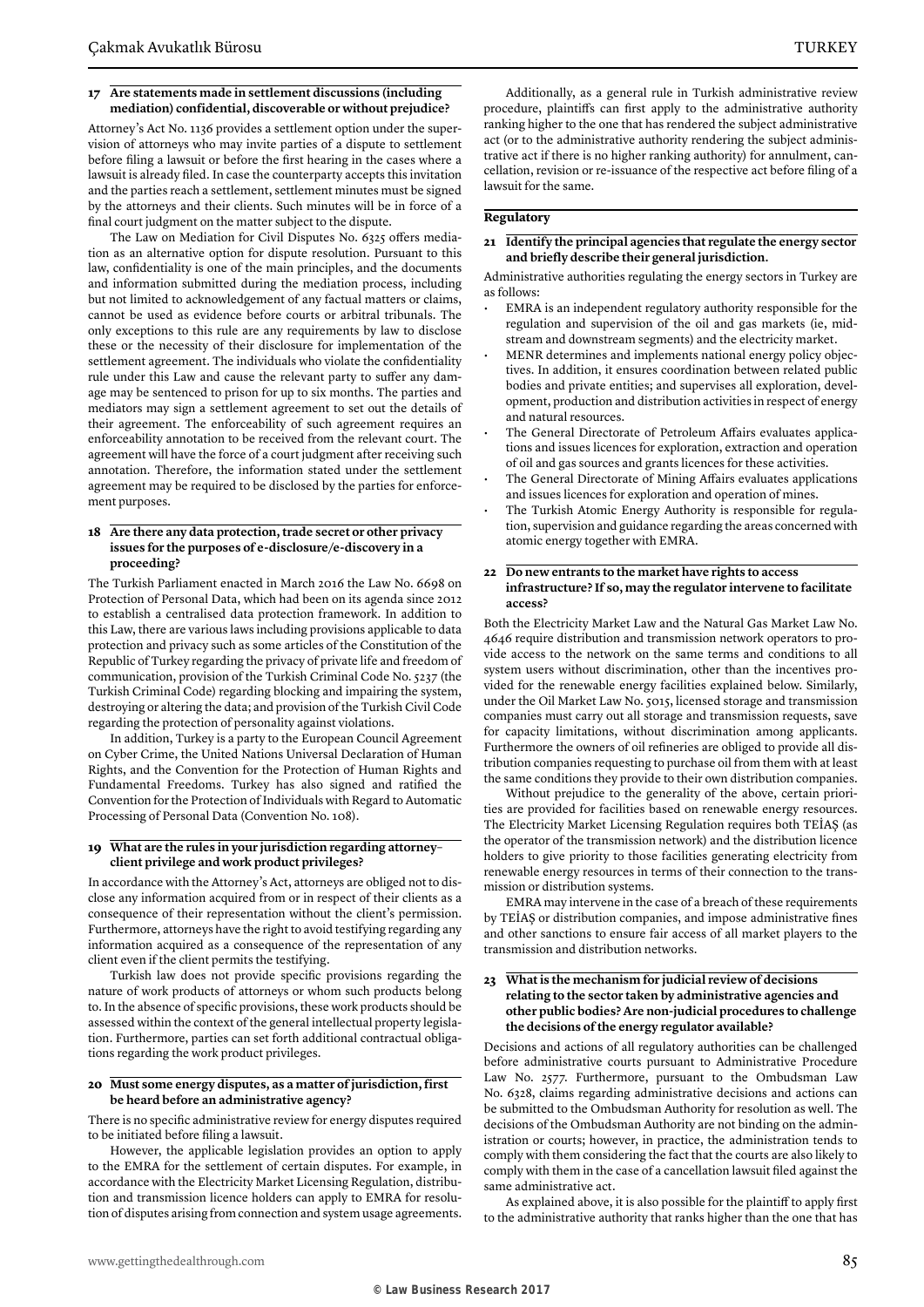#### **Update and trends**

#### **Priority for local energy resources**

The Minister of Energy and Natural Resources, Berat Albayrak, has announced a new energy strategy in which local energy resources will receive precedence in energy investments. This new strategy will be based on security of energy supply, alternative energy resources, resource variety, integration of local and renewable energy resources into the economy, sustainability, deregulation of the energy sector, and energy efficiency. In this regard, the contribution of renewable energy in energy supplies and the variety in resource countries for petroleum and natural gas will be increased. The MENR aims to decrease Turkey's natural gas dependency on a single resource country (ie, Russia) to a maximum of 50 per cent by 2019.

#### **Renewable energy resource areas (RERA)**

Pursuant to the recently introduced legislation concerning the renewable energy resource areas (RERA) on pre-determined areas, the MENR conducts a RERA connection capacity allocation tender and the winning bidder develops the RERA in collaboration with the MENR. The first RERA tender was announced for the Karapınar I project on 20 October 2016, which involves the construction of a solar power plant with an installed capacity of 1,000MW.

rendered the subject administrative decision (or to the administrative authority rendering the subject administrative decision if there is no higher rankling authority) for annulment, cancellation, revision or reissuance of the respective decision before filing a lawsuit for the same.

#### **24 What is the legal and regulatory position on hydraulic fracturing in your jurisdiction?**

The Petroleum Law No. 6491 and its Implementation Regulation permit certain unconventional research and exploration activities as part of the policy to benefit from all domestic resources. The hydraulic fracturing method, which is used for shale gas research activities, falls within the scope of these unconventional research and exploration activities.

The General Directorate of Petroleum Affairs issued more than 40 licences for exploration of shale gas.

The petroleum right holders who have the right to perform hydraulic fracturing must submit an additional form to the General Directorate of Petroleum Affairs. Such form must include all information regarding the results of the activity in terms of water, soil, air and other environmental pollution.

#### **25 Describe any statutory or regulatory protection for indigenous groups.**

Turkish law does not provide for a specific statutory or regulatory protection for indigenous groups; however, as explained in question 7, Turkish law permits individuals and legal entities to challenge all administrative acts, such as permits or licences of an energy project, if such administrative act violates the legitimate interests of such individual or legal entity. Such individuals and legal entities can also file compensation lawsuits against the relevant public authorities or private investors for the compensation of their damages arising from the relevant project.

#### **26 Describe any legal or regulatory barriers to entry for foreign companies looking to participate in energy development in your jurisdiction.**

Turkish Foreign Investments Law No. 4875 (the Foreign Investments Law) provides that foreign investors are to be granted no less favourable treatment than that accorded to local investors. In addition, the Foreign Investments Law reiterates the constitutional principle that expropriation and nationalisation is only permitted if required for the public good and only in return for adequate compensation. In order to provide additional comfort to foreign investors, the Foreign Investments Law ensures that recourse to local and international

#### **Local coal incentives**

The MENR aims to utilise the majority of local lignite and coal reserves for electrical energy production until 2023. The goal is to increase local coal's share in the country's electrical energy production portfolio until 2019. In this pursuit, the MENR has intensified studies on further utilisation of lignite fields for privatisation tenders in the near future. With a recent amendment made on 4 June 2016 to the Electricity Market Law, TETAŞ, the state-owned electricity wholesale company, has been empowered to hold tenders for the procurement of electric power primarily from domestic coal-fired power plants in case of shortages in the electric power required to meet the supply obligations of TETAŞ. Further, a Council of Ministers Decree dated 2 August 2016 introduced an additional financial obligation of US\$15 per ton for coal imports to be used in power plants to encourage projects on local coal reserves.

#### **Developments in nuclear energy**

Interest in nuclear energy in Turkey has increased recently, bringing several nuclear power plant projects along. An Environmental Impact Assessment (EIA) affirmative decision from the Ministry of Environment and Urbanisation and a three-year preliminary license from EMRA were obtained for the Akkuyu nuclear power plant and the ground was broken for its marine structures. The aim is to have the plant's first unit be operational by 2022. The seismological cataloging studies under feasibility studies are ongoing for the Sinop nuclear power plant. All in all, the Minister has proclaimed that studies for a third plant are expected to commence before 2023.

arbitration and alternative dispute resolution mechanisms would be available for foreign investors. Foreign investors making an investment in Turkey may submit disputes to arbitration pursuant to a bilateral investment treaty or the Energy Charter Treaty.

In respect of the scope of the provided coverage, the Foreign Investments Law provides a broad definition of foreign investment. Any contribution from outside of Turkey of funds in convertible currency, corporate securities (except foreign sovereign bonds), machinery and equipment, or industrial and intellectual property rights constitutes foreign investment. In addition, 'any rights generated in Turkey and relating to dividends, sales proceeds, receivables or other investment rights with monetary value, as well as assets with an economical value such as rights relating to exploration and extraction of natural resources' are included within the definition of foreign investment.

#### **27 What criminal, health and safety, and environmental liability do companies in the energy sector most commonly face, and what are the associated penalties?**

Pursuant to Environmental Law No. 2872 and the Turkish Civil Code, in case of environmental pollution, the polluter and the property owner shall be subject to certain administrative fines in addition to their obligation to take preventive measures and eventually clean up the pollution. Pursuant to the Turkish Criminal Code, a person who intentionally or negligently causes pollution of soil, water or air is either imprisoned or punished with a monetary penalty, or both. Occupational Health and Safety Law No. 6331 also sets forth certain responsibilities for the employers such as to appoint an occupational safety expert, workplace doctor and other health personnel from among their employees; and to make a risk assessment directly or have it made by others for its workplace to determine the precautions required for the maintenance of occupational health and safety and the protective equipment to be used for such purposes. Failure to comply with these requirements may result in administrative fines or the shutting down of the works.

A very common risk associated with the Turkish power sector, as in other major energy and infrastructure sector projects, is the risk of legal challenge against permits, licences and any other administrative actions related to their projects. Under Turkish law, any person (individual or legal entity) who has a legitimate actual interest in the cancellation of an administrative action is entitled to file a cancellation lawsuit against such action before administrative courts. 'Legitimate actual interest' is interpreted widely by administrative courts, and therefore any third party (individuals, communities, environmental groups, non-profit governmental organisations or other third parties)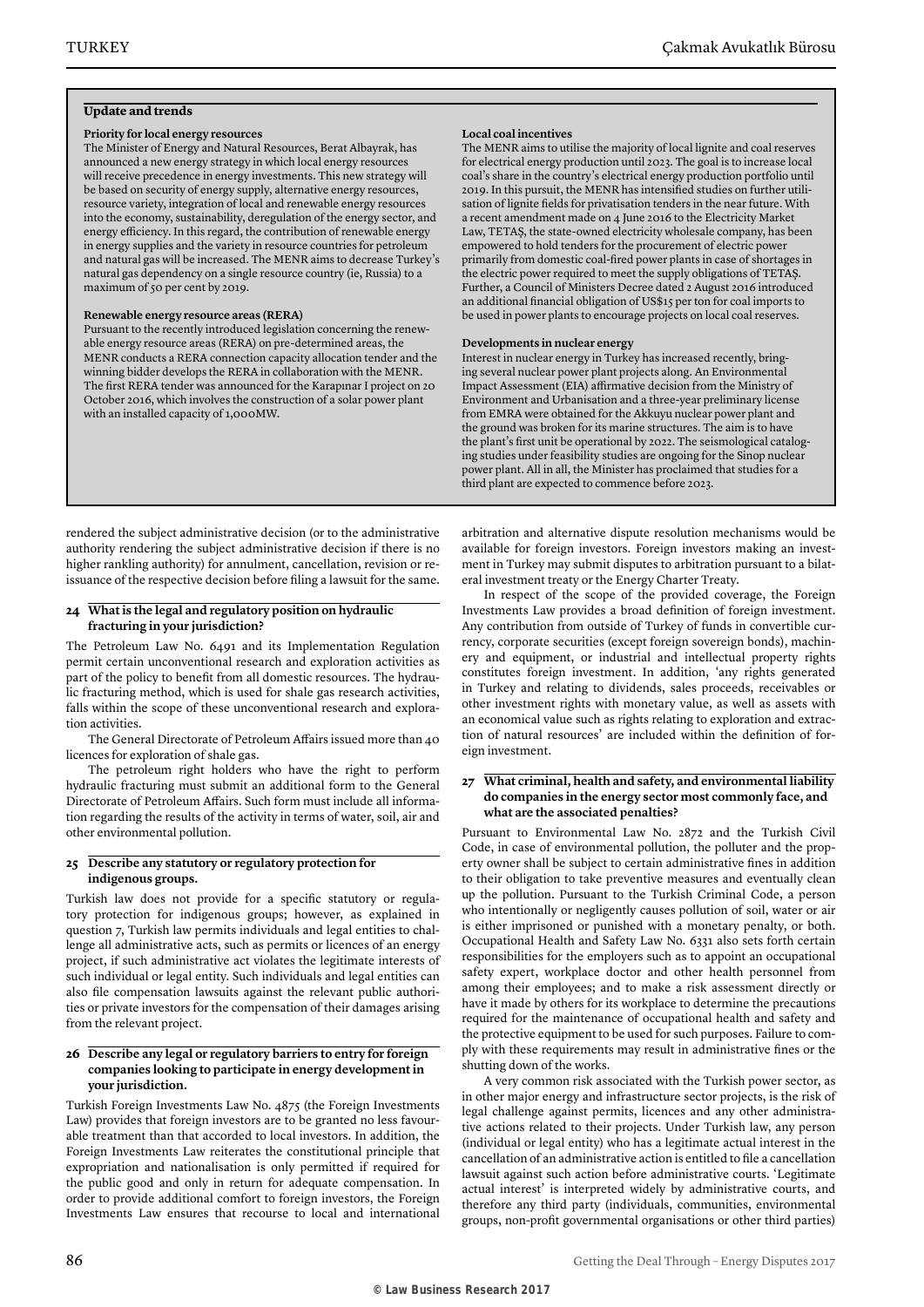whose interests have been claimed to be violated due to an administrative decision may request its cancellation before an administrative court. Licences (including electricity licences), environmental permits, land rights and expropriations, construction permits, etc, are among the administrative actions that may be subject to such cancellation lawsuits. Non-governmental organisations (eg, environmental groups) and professional associations (eg, chamber of architects, environmental engineers) have been quite active in recent years to challenge power projects based on environmental grounds or violation of planning rules.

#### **Other**

#### **28 Describe any actual or anticipated sovereign boundary disputes involving your jurisdiction that could affect the energy sector.**

We are not aware of any current sovereign boundary dispute involving Turkey that could affect the energy sector.

#### **29 Is your jurisdiction party to the Energy Charter Treaty or any other energy treaty?**

Turkey is a party to the Energy Charter Treaty since 1994, which became effective in Turkey in 2000. Turkey has also joined the Energy Community, which aims to extend the European Union internal energy market to south-eastern Europe and beyond, with observer status in 2006.

#### **30 Describe any available measures for protecting investors in the energy industry in your jurisdiction.**

Turkey has signed and ratified the Convention on the Settlement of Investment Disputes between States and Nationals of Other States (ICSID), which permits investment disputes between a state and an investor to be submitted to the Settlement of Investment Disputes Center in Washington. Furthermore, Turkey has also signed bilateral investment treaties with more than 80 countries around the world, all of which allows the investors of such countries to submit their investment disputes to arbitration in various forums, such as ICSID and International Chamber of Commerce.

#### **31 Describe any legal standards or best practices regarding cybersecurity relevant to the energy industry in your jurisdiction, including those related to the applicable standard of care.**

The Electricity Market Licence Regulation, the Natural Gas Market Licence Regulation and the Petroleum Market Licence Regulation require licence holders to operate their institutional information and industrial control systems in accordance with the ISO/IEC 27001 information security management system standards and obtain the relevant certifications from an institution accredited by the Turkish Accreditation Agency. With regard to operations within the electricity market, this obligation covers the licence holders of generation, transmission, supply, market operation and distribution services. While in the natural gas market, transmission and distribution licence holders must hold such certificate; this requirement only applies to refinery licence holders in the petroleum market.

# Çakmak Avukatlık Bürosu **Attorneys at Law**

Piyade Sokak Portakal Çiçeği Apt No: 18 C Blok Kat: 3 06550 Çankaya, Ankara Turkey

#### **Mesut Çakmak m.cakmak@cakmak.av.tr Ayşe Eda Biçer e.bicer@cakmak.av.tr Erdem Başgül e.basgul@cakmak.av.tr**

Tel: +90 312 442 4680 Fax: +90 312 442 4690 www.cakmak.av.tr